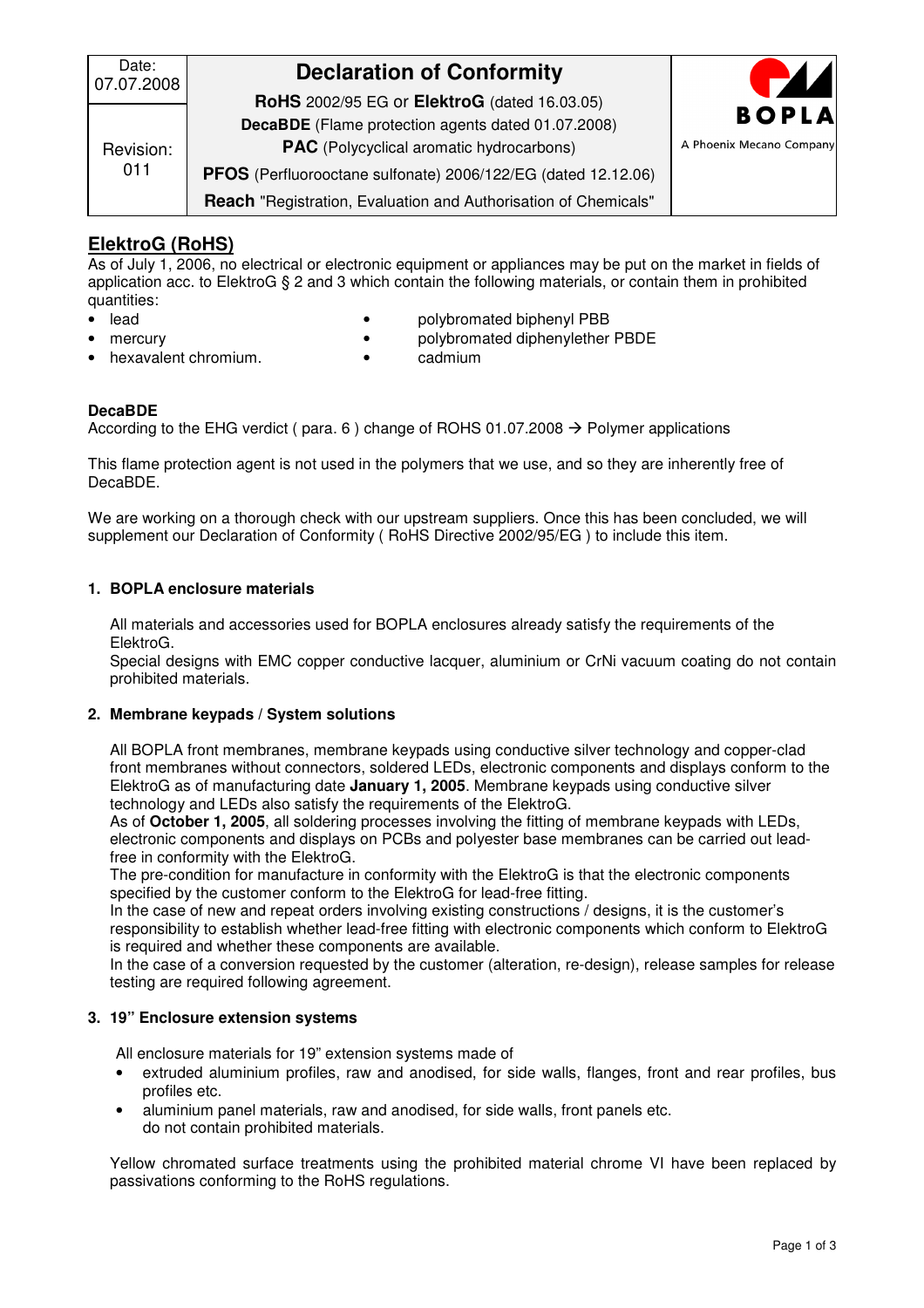| Date:<br>07.07.2008 | <b>Declaration of Conformity</b>                                                                                 | $\blacktriangle$         |
|---------------------|------------------------------------------------------------------------------------------------------------------|--------------------------|
| Revision:<br>011    | <b>RoHS</b> 2002/95 EG or <b>ElektroG</b> (dated 16.03.05)<br>DecaBDE (Flame protection agents dated 01.07.2008) | <b>BOPLA</b>             |
|                     | <b>PAC</b> (Polycyclical aromatic hydrocarbons)                                                                  | A Phoenix Mecano Company |
|                     | PFOS (Perfluorooctane sulfonate) 2006/122/EG (dated 12.12.06)                                                    |                          |
|                     | Reach "Registration, Evaluation and Authorisation of Chemicals"                                                  |                          |

## **PAC** (polycyclical aromatic hydrocarbons)

At present there are no legal limits – only guidelines – in respect of the concentration of PACs in plastic materials.

These compounds are **not** contained in the raw materials which we use to manufacture our products.

Under normal conditions the presence of polycyclical aromatic hydrocarbons is not to be expected, and consequently no analytic control to determine their absence was carried out.

## **PFOS** (Perfluorooctane sulfonate)

The raw materials, semi-finished or finished products which we use contain either no PFOS or do not contain it in amounts which are not permitted above the limits specified in EU directive 2006/122/EG.

## **REACH**

Under the terms of REACH, it is compulsory to register chemicals, but not the finished product. Consequently, as manufacturers and suppliers of electronic enclosures/membrane keypads/ 19" components/system suppliers and their accessories, we do not need to register these under the terms of REACH.

The raw materials used are supplied exclusively by manufacturers or importers situated in Europe. These firms are obliged to have registered the materials contained.

The polymer granulates that are contained in our plastic products are not products within the definition in Art. 3 of the REAch ordinance and hence are not subject to registration. No material evaluation need be carried out for polymer granulates.

Although the above-mentioned materials must not be used or added, it is not possible to exclude the possibility that negligible traces caused, for example, by impurities in components used, may be present.

This declaration of conformity applies only to BOPLA standard catalogue articles.

**Separate agreement with us in respect of all customer-specific special designs is absolutely necessary!**